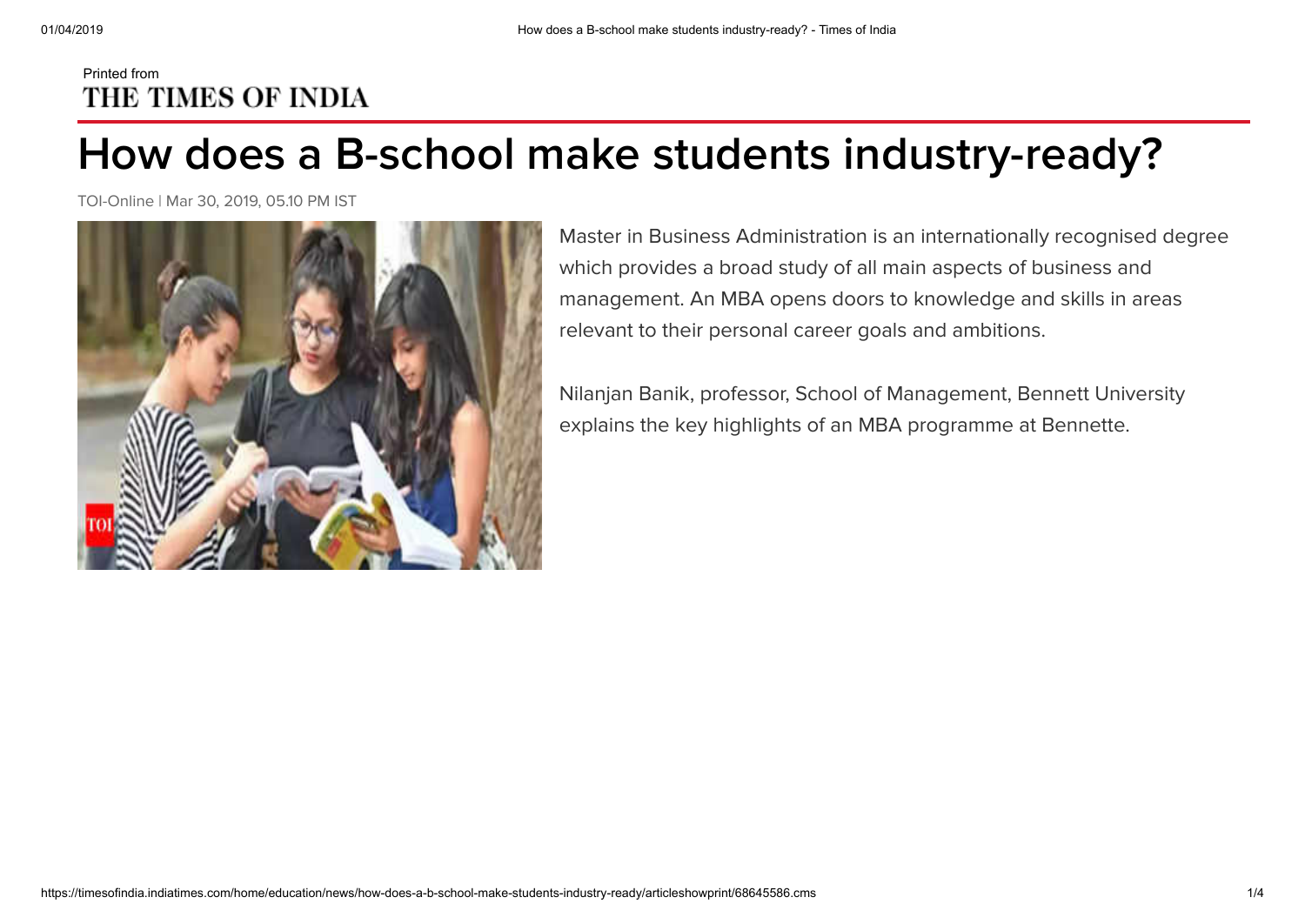| $\overline{\phantom{a}}$   | MBA Admission 2019 Open   Know More |                       |
|----------------------------|-------------------------------------|-----------------------|
| Enter Name*                |                                     | Enter Email Address * |
| $+91$                      | Enter Mobile Number*                | Select State *        |
| 260<br>Enter text as shown |                                     |                       |
|                            |                                     |                       |
| <b>SUBMIT</b><br>Sponsored |                                     |                       |

How has the educational landscape, especially for management institutions, changed in the past couple of years?

Every year, around 12 million Indians enter the workforce while less than five million jobs are created. Why is around half the population not able to find jobs? The answer lies in the curriculum because machines are taking over jobs in this age of 3D printers and robotics. However, what majority of academics teach are rote learning, taking a leaf from what the standard guidelines suggest. For management institutions to survive and excel, there is a need for changing curriculum that is industryfriendly and stresses importance on developing cognitive skills. There is a need for organizing live workshops and go beyond classroom teaching. This will make our students employable. There is a paradigm shift happening with more corporate-backed universities coming up and trying to fulfill this requirement.

What steps has your institute taken to adapt to the changing dynamics of today's business environment?

It's extremely heartening to note that Bennett University's School of Management follows an outcome-based curriculum. Hard